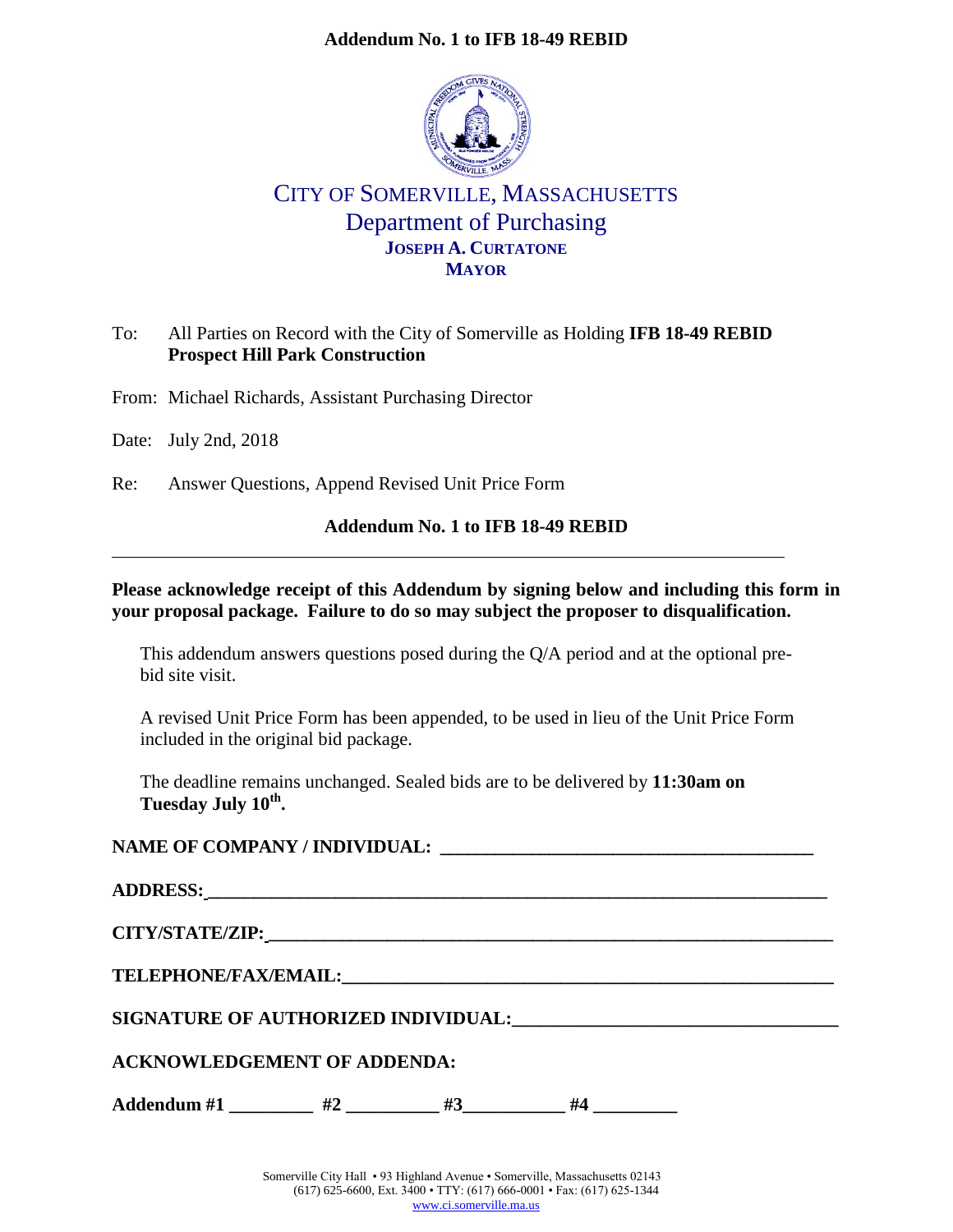### **Addendum No. 1 to IFB 18-49 REBID**

Q. Is it possible for the City to provide a spreadsheet for Item 131 (Plant List) in the Unit Prices Section of the Bid Form to standardize the list? Most of the plants are in the base bid, some extra ones are in Alternate #4, and then there are deductions for Alternate #1.

A. Yes, a revised Unit Price Form has been provided, attached.

Q. Are there any MBE/WBE/DBE requirements for this project?

A. The City does not require MBE/WBE/DBE certification to bid on any project but welcomes and encourages all certified enterprises to participate in the bidding process.

Q. With the wall repointing, is it only a portion of the wall to be repointed 15%, or the whole wall?

A. Please refer to the plans and specs that include notes that call for the full extent of the wall mortar joints to be repointed. It also notes that the contractor is to assume 15% of the wall requires deep repointing.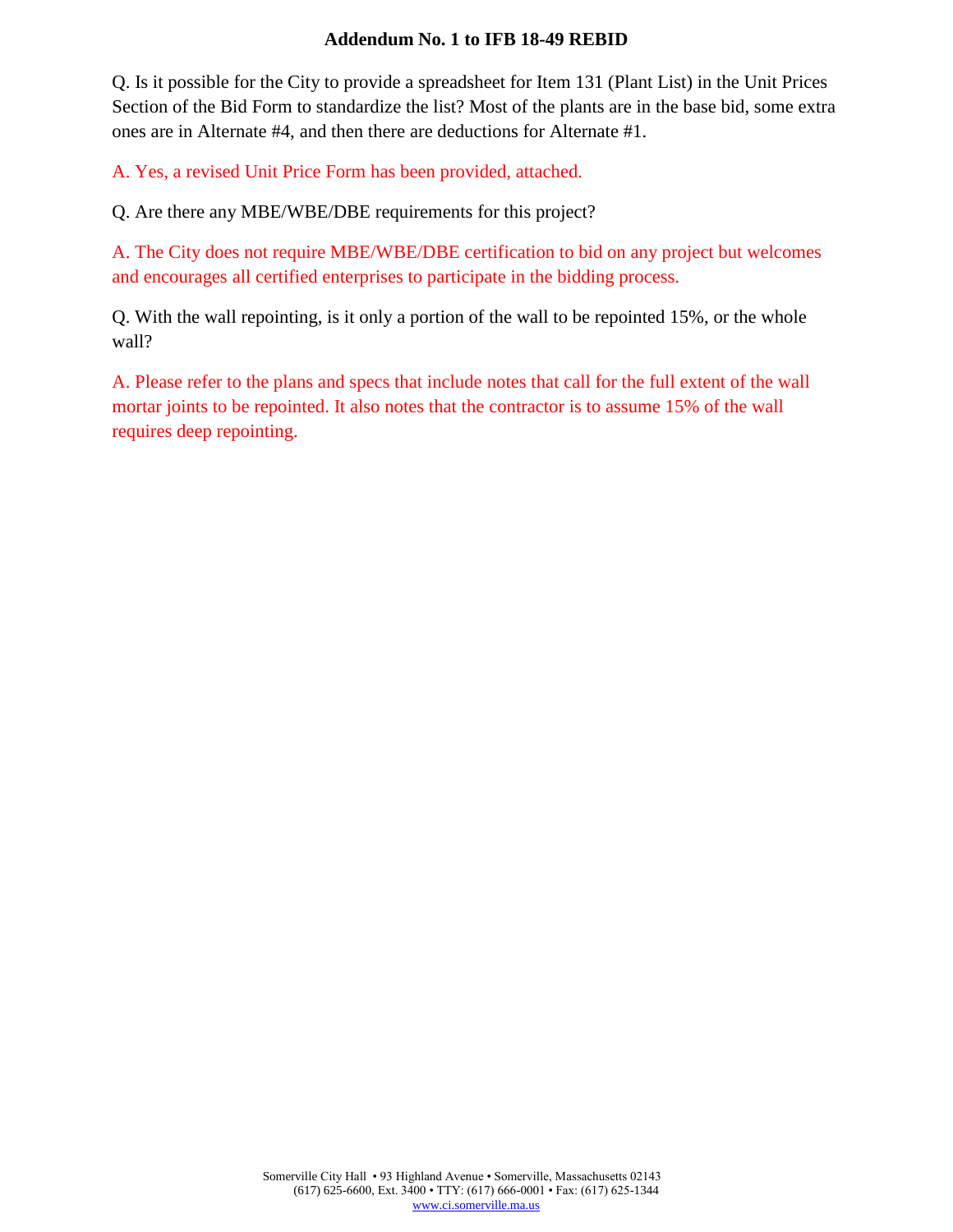### **FORM 00 43 22 BID FORM FOR UNIT PRICES**

### See Specifications Section 01 22 00, Unit Prices, for instructions.

## \*PLEASE PRINT CLEARLY\*

The Unit Prices set forth herein shall, at the option of the City, be used to determine any equitable adjustment of the Contract Price in connection with the changes or extra work performed under this Contract as directed by the City.

It is mutually understood and agreed that such Unit Prices include all items of costs, equipment, taxes and insurance of every kind, overhead, and profit for the Contractor and they shall be used uniformly, without modification for addition and deductions. Prices listed under ADDITIONS and DEDUCTIONS are to be the complete total price billed to and paid by the City therefor. There can be no more than fifteen (15) percent difference in price between the additions and deductions.

### **UNIT PRICES FORM**

(Note that items marked with \* are not included in the base scope of work or the proposed alternates and are included in the unit price list in case of field changes.)

|                 | <b>ITEM DESCRIPTION</b><br>(All references to items shall correspond to work as described in<br>the relevant portions of the Construction Documents.) | <b>UNIT</b>              | <b>ADDITIONS</b> | <b>DEDUCTIONS</b>        | Ap<br>pro<br>val |
|-----------------|-------------------------------------------------------------------------------------------------------------------------------------------------------|--------------------------|------------------|--------------------------|------------------|
|                 | Construction fencing                                                                                                                                  | LF                       | \$               | \$                       |                  |
| $\overline{2}$  | 12" straw wattle, secured in place, per Detail 2 on Sheet LD1                                                                                         | LF                       | $\overline{\$}$  | \$                       |                  |
| 3               | Silt sack inlet protection, per Detail 3 on Sheet LD1                                                                                                 | EA                       | \$               | \$                       |                  |
| 4               | Traffic management sign                                                                                                                               | EA                       | $\overline{\$}$  | \$                       |                  |
| 5               | Traffic management temporary crosswalk                                                                                                                | EA                       | \$               | \$                       |                  |
| 6               | Tree protection fencing, per Detail 1 on Sheet LD1                                                                                                    | EA                       | \$               | $\overline{\mathbf{3}}$  |                  |
| 7               | Strip & stockpile existing turf                                                                                                                       | $\overline{\mathsf{SF}}$ | \$               | $\overline{\mathcal{S}}$ |                  |
| 8               | Slice/seed existing turf                                                                                                                              | <b>SF</b>                | $\overline{\$}$  | $\overline{\mathbf{3}}$  |                  |
| 9               | Trenching for utilities, not including removal/replacement of finish<br>material                                                                      | <b>CY</b>                | \$               | \$                       |                  |
| 10 <sup>1</sup> | Sawcut bituminous concrete pavement                                                                                                                   | LF                       | \$               | \$                       |                  |
| 11              | Removal and disposal of bituminous concrete pavement, full<br>depth (assume 4" depth plus concrete walkway base)                                      | <b>SF</b>                | \$               | \$                       |                  |
| 12              | Removal of existing mortared fieldstone wall, salvage stone                                                                                           | LF                       | \$               | \$                       |                  |
| 13              | Remove tree & dispose of stump, 4" caliper DBH or less                                                                                                | EA                       | $\overline{\$}$  | $\overline{\mathbf{3}}$  |                  |
| 14              | Remove tree & dispose of stump, 4" caliper to 8" caliper                                                                                              | EA                       | \$               | $\overline{\mathcal{S}}$ |                  |
| 15              | Remove tree & dispose of stump, 8" caliper DBH or greater                                                                                             | EA                       | $\overline{\$}$  | \$                       |                  |
| 16              | Remove tree, cut flush to grade & treat with tinted herbicide, 4"<br>caliper DBH or less                                                              | EA                       | \$               | \$                       |                  |
| 17              | Remove tree, cut flush to grade & treat with tinted herbicide, 4"<br>caliper to 8" caliper                                                            | EA                       | \$               | \$                       |                  |
| 18              | Remove tree, cut flush to grade & treat with tinted herbicide, 8"<br>caliper or greater                                                               | EA                       | \$               | \$                       |                  |
| 19              | Chip felled trees, on-site & spread, as directed                                                                                                      | CY                       | \$               | \$                       |                  |
| 20              | Cut tree to 20-foot height; chip felled portion                                                                                                       | EA                       | $\overline{\$}$  | \$                       |                  |
| 21              | Cut stump flush to grade & treat with tinted herbicide                                                                                                | EA                       | \$               | $\overline{\mathcal{S}}$ |                  |
| 22              | Remove shrub planting                                                                                                                                 | EA                       | $\overline{\$}$  | \$                       |                  |
| 23              | Crown cleaning of existing tree                                                                                                                       | EA                       | \$               | \$                       |                  |
| 24              | Crown raising of existing tree                                                                                                                        | EA                       | $\overline{\$}$  | $\overline{\mathbf{3}}$  |                  |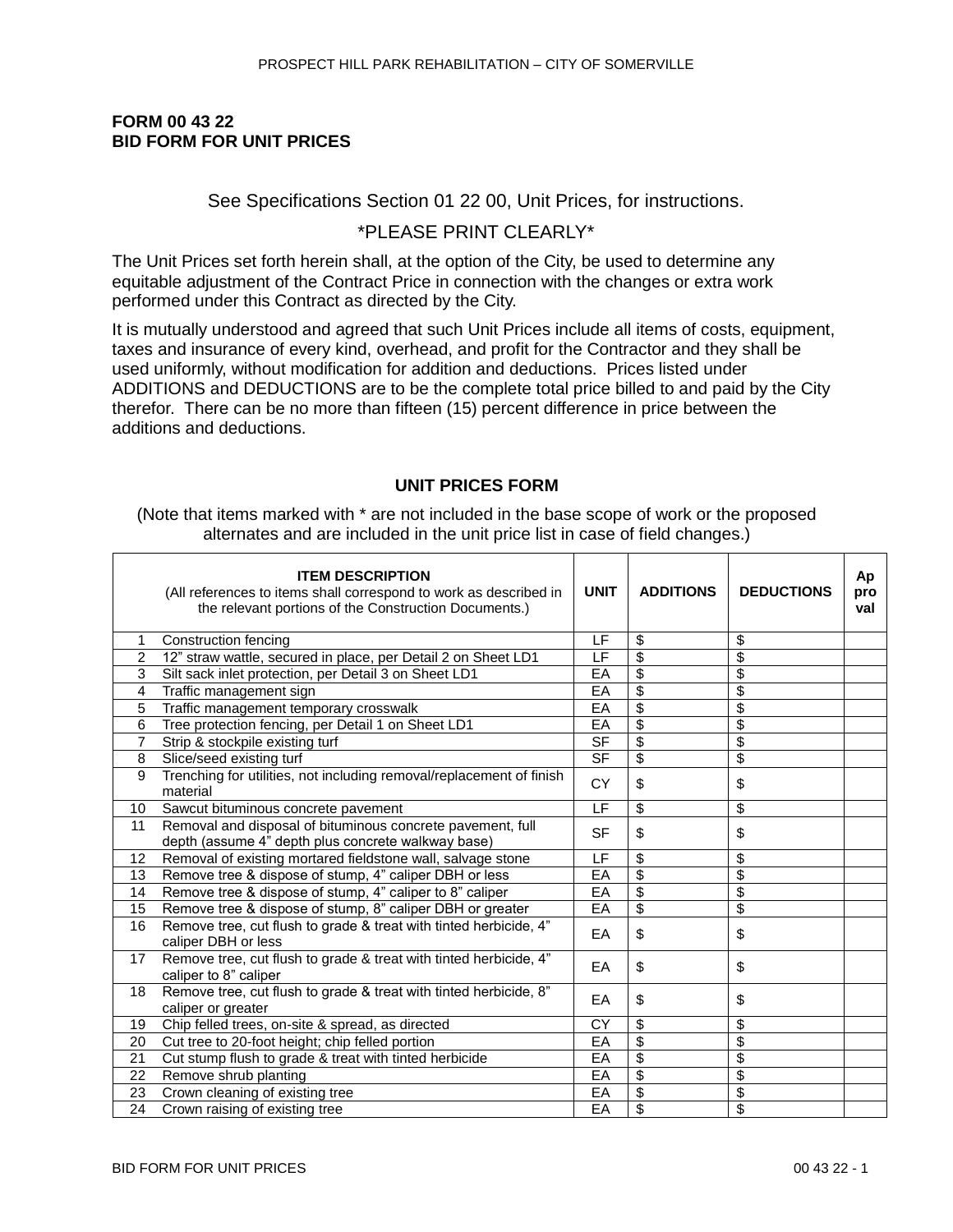| 25 | Root pruning of existing tree                                      | EA                       | \$              | \$ |
|----|--------------------------------------------------------------------|--------------------------|-----------------|----|
| 26 | Remove & dispose of bench                                          | EA                       | \$              | \$ |
| 27 | Remove & dispose of steel & concrete bollard                       | $E$ A                    | \$              | \$ |
| 28 | Remove & dispose of concrete light post; LED light fixtures to be  |                          |                 |    |
|    | stockpiled for City DPW                                            | EA                       | \$              | \$ |
|    |                                                                    |                          |                 |    |
| 29 | Salvage, stockpile & palletize granite setts for City DPW          | <b>SF</b>                | \$              | \$ |
| 30 | *Salvage & reset granite setts                                     | $\overline{\mathsf{SF}}$ | \$              | \$ |
| 31 | Salvage & reset granite blocks (12" x 18" x 48" approx.),          | EA                       | \$              | \$ |
|    | complete in place on concrete base, per Detail 5 on Sheet LD2      |                          |                 |    |
| 32 | Salvage & reset granite bollards (vertical as bollards), complete  | EA                       | \$              | \$ |
|    | in place, per Detail 3 on Sheet LD2                                |                          |                 |    |
| 33 | Salvage & reset granite bollards (horizontal, as walls) on         |                          |                 |    |
|    | concrete base, complete in place, per Detail 4 on Sheet LD2        | EA                       | \$              | \$ |
| 34 | Salvage & reset granite square, complete in place                  | EA                       | \$              | \$ |
| 35 | Salvage & reset bronze plaque, complete in place on granite        |                          |                 |    |
|    | square, per Detail 5 on Sheet LD4                                  | EA                       | \$              | \$ |
| 36 | Salvage & reset 6" x 18" granite curb, complete in place           | LF                       | \$              | \$ |
|    |                                                                    | CY                       | \$              |    |
| 37 | Ordinary gravel borrow/clean fill, complete in place               |                          |                 | \$ |
| 38 | Dense graded gravel, complete in place                             | CY                       | \$              | \$ |
| 39 | 3/4" Crushed stone/drainage stone, complete in place               | $\overline{CY}$          | \$              | \$ |
| 40 | Clean screened loam, complete in place                             | $\overline{CY}$          | $\overline{\$}$ | \$ |
| 41 | Planting soil, complete in place                                   | $\overline{CY}$          | \$              | \$ |
| 42 | Sand-based structural soils, complete in place                     | $\overline{CY}$          | \$              | \$ |
| 43 | Bituminous concrete paving, complete in place including base       |                          |                 |    |
|    | and subbase preparation (4" depth for roads)                       | <b>SF</b>                | \$              | \$ |
| 44 | Bituminous concrete patch                                          | <b>SF</b>                | \$              | \$ |
| 45 | Thermoplastic crosswalk striping                                   | <b>SF</b>                | \$              | \$ |
| 46 | Thermoplastic yield markings                                       | EA                       | \$              | \$ |
|    |                                                                    |                          |                 |    |
| 47 | * Coated glass aggregate curb extension                            | <b>SF</b>                | \$              | \$ |
| 48 | Curb ramp with tactile warning pavers, complete in place           | S <sub>F</sub>           | \$              | \$ |
| 49 | 4" reinforced concrete paving, complete in place including base    | <b>SF</b>                | \$              | \$ |
|    | and subbase preparation & broom finish                             |                          |                 |    |
| 50 | 5" reinforced concrete paving, complete in place including base    | <b>SF</b>                | \$              | \$ |
|    | and subbase preparation & broom finish                             |                          |                 |    |
| 51 | * 24" x 24" x 2-1/2" thick granite pavers, complete in place, per  |                          |                 |    |
|    | Detail 6 on Sheet LD1                                              | SF                       | \$              | \$ |
| 52 | * Engraved 24" x 24" x 2-1/2" thick granite pavers, complete in    |                          |                 |    |
|    | place                                                              | SF                       | \$              | \$ |
| 53 | Engraving of salvaged granite block, per Detail 4 on Sheet LD3     | <b>SF</b>                | \$              | \$ |
| 54 | 6" x 18" New vertical granite curb, complete in place              | E                        | \$              | \$ |
|    |                                                                    | E                        |                 |    |
| 55 | * 6" x 27" New vertical granite curb, complete in place            |                          | \$              | \$ |
| 56 | * Cast-in-place curved concrete wall, 12" wide, complete in place  | LF                       | \$              | \$ |
|    | per Detail 6 on Sheet LD2                                          |                          |                 |    |
| 57 | * Cast-in-place concrete ramp, compete in place, per Detail 8 on   | LF.                      | \$              | \$ |
|    | Sheet LD2                                                          |                          |                 |    |
| 58 | Cast-in-place concrete stair, per Detail 1 on Sheet LD 3           | LF                       | \$              | \$ |
|    | Cast-in-place concrete stair, complete in place, per Detail 9 on   |                          |                 |    |
| 59 | Sheet LD2                                                          | <b>SF</b>                | \$              | \$ |
| 60 | Repair mortared fieldstone walls, per Detail 1 on Sheet LD2        | E                        | \$              | \$ |
|    | Deep repointing of granite block wall (Prospect Hill Parkway), per |                          |                 |    |
| 61 | Structural drawings                                                | <b>SF</b>                | \$              | \$ |
|    | Repoint granite block wall (Prospect Hill Parkway), per Structural |                          |                 |    |
| 62 | drawings                                                           | <b>SF</b>                | \$              | \$ |
|    |                                                                    |                          |                 |    |
| 63 | Dismantle & reset granite block wall (Prospect Hill Parkway), per  | <b>SF</b>                | \$              | \$ |
|    | Structural drawings                                                |                          |                 |    |
| 64 | Concrete crack repair, per Structural drawings                     | LF                       | \$              | \$ |
| 65 | Concrete wall patch, per Structural drawings                       | S <sub>F</sub>           | \$              | \$ |
| 66 | Cast-in-place concrete footing, 4000 PSI, complete in place        | CF                       | \$              | \$ |
| 67 | Cleaning, priming, and painting of concrete wall surfaces          | SY                       | \$              | \$ |
| 68 | 42" Steel guardrail, powder-coated, complete in place, per Detail  | LF                       | \$              | \$ |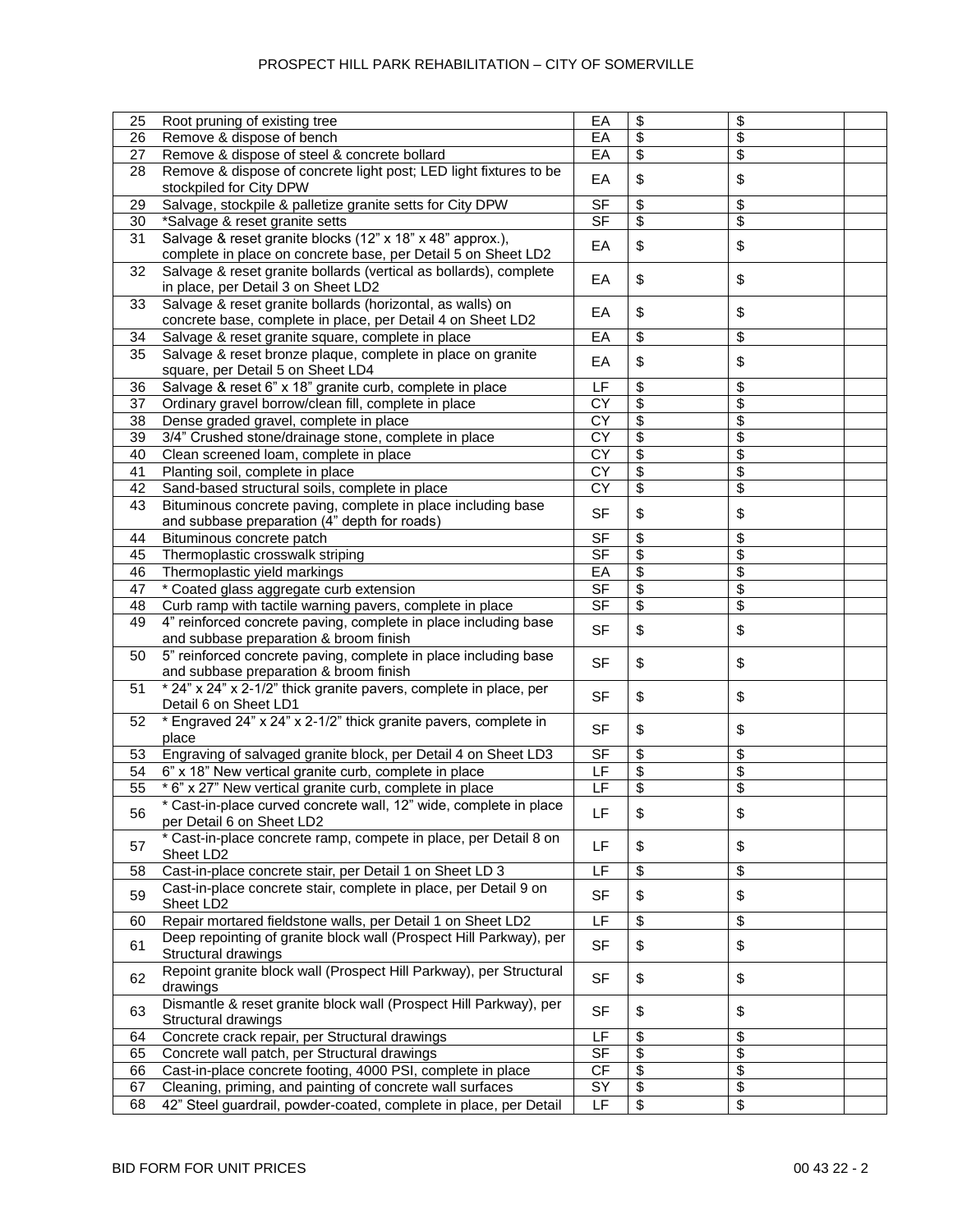|     | 2 on Sheet LD2                                                                                                                                      |       |                          |                                  |  |
|-----|-----------------------------------------------------------------------------------------------------------------------------------------------------|-------|--------------------------|----------------------------------|--|
| 69  | * 42" Steel guardrail with mounted handrails, powder-coated,<br>complete in place, per Detail 7 on Sheet LD2                                        | LF    | \$                       | \$                               |  |
| 70  | Steel handrail set in concrete pavement, powder-coated,<br>complete in place                                                                        | LF.   | \$                       | \$                               |  |
| 71  | 42" Vinyl-coated chain link fence, complete in place, per Details<br>5 & 9 on Sheet LD3                                                             | LF    | \$                       | \$                               |  |
| 73  | 60" Diameter cast iron tree grate with 18" diam. opening<br>(provided by Owner), complete in place                                                  | EA    | \$                       | \$                               |  |
| 74  | 60" Diameter cast iron tree grate with 30" diam. opening<br>(provided by Owner), complete in place                                                  | EA    | \$                       | \$                               |  |
| 75  | Bronze park plaque, complete in place, per Detail 6 on Sheet<br>LD4                                                                                 | EA    | \$                       | \$                               |  |
| 76  | 6-Foot steel ribbon bench, backed (provided by Owner),<br>complete in place with concrete pad                                                       | EA    | \$                       | \$                               |  |
| 77  | 6-Foot steel ribbon bench, backless (provided by Owner),<br>complete in place with concrete pad                                                     | EA    | \$                       | \$                               |  |
| 78  | Custom bike rack, complete in place                                                                                                                 | $E$ A | \$                       | \$                               |  |
| 79  | Salvaged & reset solar trash compactor with recycling bin,<br>complete in place with concrete pad                                                   | EA    | \$                       | \$                               |  |
| 80  | Solar trash compactor with recycling bin, complete in place with<br>concrete pad                                                                    | EA    | \$                       | \$                               |  |
| 81  | Drinking fountain, complete in place & functioning                                                                                                  | EA    | \$                       | \$                               |  |
| 82  | * Etched stainless steel interpretive panel, mounted                                                                                                | EA    | \$                       | \$                               |  |
| 83  | * Etched stainless steel guardrail indicator, mounted                                                                                               | EA    | \$                       | $\overline{\boldsymbol{\theta}}$ |  |
| 84  | Trash receptacle with bonnet lid and side door (provided by<br>Owner), complete in place with concrete pad                                          | EA    | \$                       | \$                               |  |
| 85  | Recycling bin with and side door (provided by Owner), complete<br>in place with concrete pad                                                        | EA    | \$                       | \$                               |  |
| 86  | LED White Tower and Flag lighting system, complete in place,<br>per Specification 32 30 00                                                          | EA    | \$                       | \$                               |  |
| 87  | * LED Color Tower and Flag lighting system, complete in place,<br>per Specification 32 30 00                                                        | EA    |                          |                                  |  |
| 88  | LED Pedestrian site lighting - Type 1, complete in place with<br>concrete footing per Electrical drawings                                           | EA    | \$                       | \$                               |  |
| 89  | LED Pedestrian site lighting - Type 2, complete in place with<br>concrete footing per Electrical drawings                                           | EA    | \$                       | \$                               |  |
| 90  | LED Spot light, complete in place per Electrical drawings                                                                                           | EA    | \$                       | \$                               |  |
| 91  | Pedestal-mounted quad GFCI receptacle, complete in place &<br>functioning                                                                           | EA    | \$                       | \$                               |  |
| 92  | Electrical connection from electrical box to light/fixtures, including<br>conduit, trenching to required depth, wiring, & all backfill<br>materials | LF    | \$                       | \$                               |  |
| 93  | New electrical connection at existing utility pole                                                                                                  | EA    | \$                       | \$                               |  |
| 94  | New electrical cabinet, per Electrical drawings                                                                                                     | LF.   | \$                       | \$                               |  |
| 95  | New low voltage lines, completed in place & functioning per<br><b>Electrical drawings</b>                                                           | LF    | \$                       | \$                               |  |
| 96  | Electrical handhole, per Electrical drawings                                                                                                        | EA    | \$                       | \$                               |  |
| 97  | Water meter/backflow preventer enclosure (installed, provided by<br>City)                                                                           | EA    | \$                       | \$                               |  |
| 98  | New water meter                                                                                                                                     | EA    | \$                       | \$                               |  |
| 99  | New irrigation control system, all accessories and rain sensor,<br>mounted & functioning, per Irrigation drawings                                   | EA    | \$                       | \$                               |  |
| 100 | Backflow prevention device with ball valve                                                                                                          | EA    | \$                       | \$                               |  |
| 101 | Control valve with pressure regulation, including valve box,<br>complete in place                                                                   | EA    | \$                       | \$                               |  |
| 102 | New quick coupler valve (1") with rubber cover                                                                                                      | EA    | \$                       | \$                               |  |
| 103 | Irrigation wire conduit and wire, complete in place                                                                                                 | LF    | \$                       | \$                               |  |
| 104 | New full circle rotary sprinkler                                                                                                                    | EA    | $\overline{\mathbf{e}}$  | \$                               |  |
| 105 | New adjustable part circle rotary sprinkler                                                                                                         | EA    | $\overline{\mathcal{S}}$ | $\overline{\boldsymbol{\theta}}$ |  |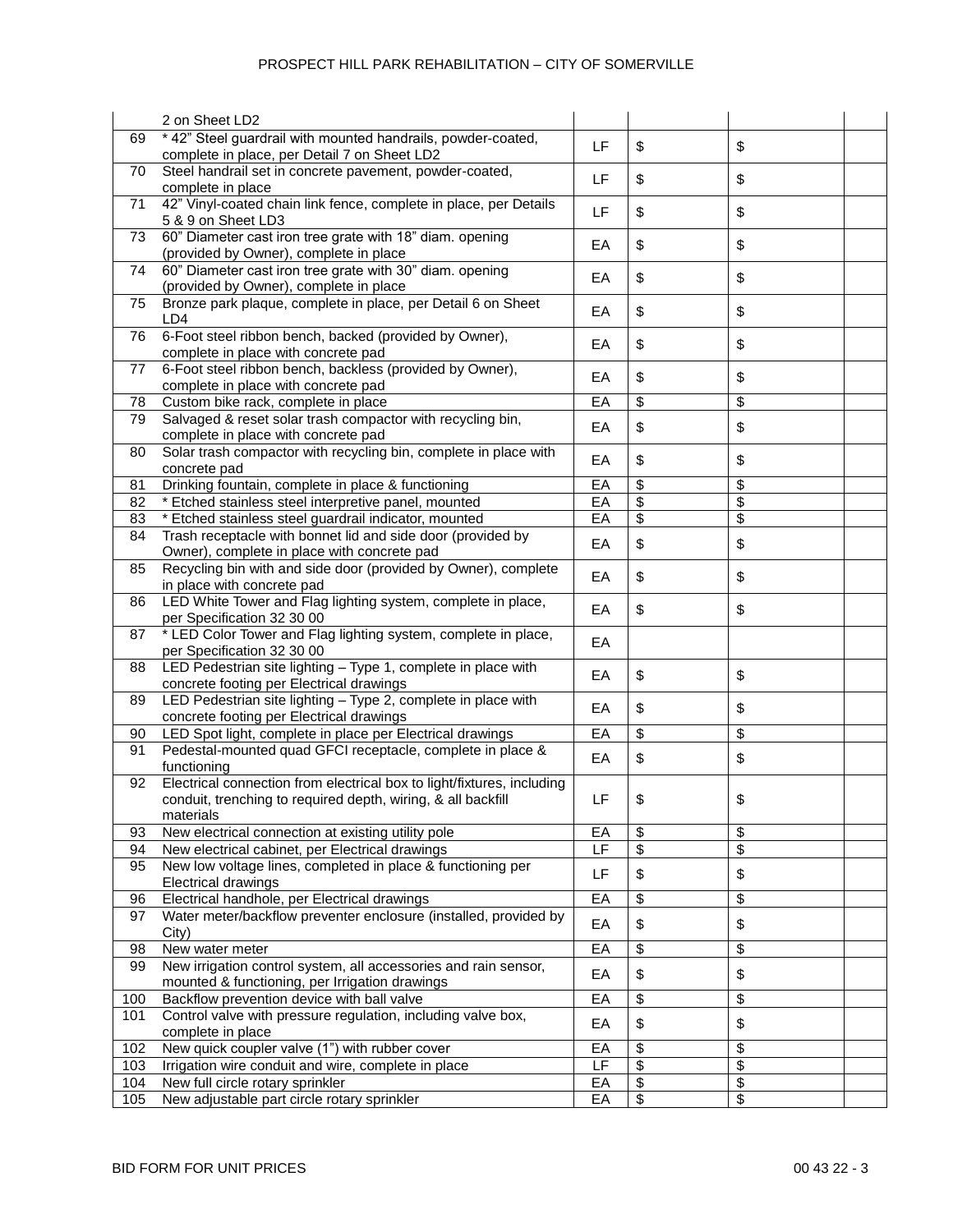| 106 | New 4" pop-up sprinkler                                                                                             | EA                       | \$<br>\$ |  |
|-----|---------------------------------------------------------------------------------------------------------------------|--------------------------|----------|--|
|     |                                                                                                                     |                          |          |  |
| 107 | New 12" pop-up sprinkler                                                                                            | EA                       | \$<br>\$ |  |
| 108 | New 1.5" Connection to Water Main in street, incl. Corporation                                                      |                          |          |  |
|     | Stop, Curb Valve Box, all excavation, trenching, fees, permits,                                                     | LF                       | \$<br>\$ |  |
|     | and details (if needed - none in base scope)                                                                        |                          |          |  |
| 109 | 2" PVC irrigation pipe & fittings, complete in place, per Irrigation                                                |                          |          |  |
|     | drawings                                                                                                            | LF                       | \$<br>\$ |  |
| 110 | 1-1/2" PVC irrigation pipe & fittings, complete in place, per                                                       |                          |          |  |
|     | Irrigation drawings                                                                                                 | LF                       | \$<br>\$ |  |
|     | 1" PVC irrigation pipe & fittings, complete in place, per Irrigation                                                |                          |          |  |
| 111 |                                                                                                                     | LF.                      | \$<br>\$ |  |
|     | drawings                                                                                                            |                          |          |  |
| 112 | New 6" solid PVC Drain Line, complete in place including                                                            | LF                       | \$<br>\$ |  |
|     | trenching to required depth and all backfill materials                                                              |                          |          |  |
| 113 | Bronze hose bibs, complete in place & functioning                                                                   | EA                       | \$<br>\$ |  |
| 114 | Water line within site (after existing curb stop/gate valve), Type K                                                |                          |          |  |
|     | Copper, 2", complete in place including trenching to required                                                       | LF                       | \$<br>\$ |  |
|     | depth and all backfill materials                                                                                    |                          |          |  |
| 115 | Polyethylene irrigation pipe and fittings, complete in place                                                        | LF                       | \$<br>\$ |  |
|     | * New Precast Concrete Leaching Catch Basin and Stone                                                               |                          |          |  |
| 116 |                                                                                                                     |                          | \$<br>\$ |  |
|     | Backfill, Frame, and Solid Cover, per Drawings                                                                      |                          |          |  |
| 117 | Adjust manhole rim to grade                                                                                         | EA                       | \$<br>\$ |  |
| 118 | 2-1/2" Schedule 40 PVC pipe, complete in place                                                                      | LF                       | \$<br>\$ |  |
| 119 | 2-1/2" perforated Schedule 40 PVC pipe, wrapped with filter                                                         | LF                       |          |  |
|     | fabric, complete in place                                                                                           |                          | \$<br>\$ |  |
| 120 | MUTCD standard street signage                                                                                       | EA                       | \$<br>\$ |  |
| 121 | Shredded pine bark mulch                                                                                            | <b>CY</b>                | \$<br>\$ |  |
| 122 | Plant establishment fence, per Detail 7 on Sheet LD5                                                                | LF                       | \$<br>\$ |  |
|     |                                                                                                                     |                          |          |  |
| 123 | Turf seed & loam, per detail                                                                                        | <b>SF</b>                | \$<br>\$ |  |
| 124 | Conservation seed - Type 1, seed drilled                                                                            | $\overline{\mathsf{SF}}$ | \$<br>\$ |  |
| 125 | Conservation seed - Type 2, seed drilled                                                                            | $\overline{\mathsf{SF}}$ | \$<br>\$ |  |
| 126 | Woodland seed mix                                                                                                   | $\overline{\mathsf{SF}}$ | \$<br>\$ |  |
| 127 | Placed log, stripped of bark and placed as directed, per Detail 9                                                   |                          |          |  |
|     | on Sheet LD5                                                                                                        | EA                       | \$<br>\$ |  |
| 128 | Brush wattle, from felled trees, complete in place, per Detail 10                                                   |                          |          |  |
|     | on Sheet LD5                                                                                                        | LF                       | \$<br>\$ |  |
| 129 | Provide cost for each type of plant shown on the Drawings, furnished, installed, maintained per specifications, and |                          |          |  |
|     |                                                                                                                     |                          |          |  |
|     | guaranteed, one price for both Addition and Deduction, per Sheets L7, L8 & L9: including:                           |                          |          |  |
|     | 3" Cal. B&B Acer rubrum 'Redpointe', red maple                                                                      | EA                       | \$<br>\$ |  |
|     | 3" cal. B&B Liquidambar styraciflua 'Rotundiloba', fruitless                                                        | EA                       | \$<br>\$ |  |
|     | sweetgum                                                                                                            |                          |          |  |
|     | 3" cal. B&B Liriodendron tulipfera, tuliptree                                                                       | EA                       | \$<br>\$ |  |
|     | 3" cal. B&B Ulmus Americana 'Jefferson', American elm                                                               | EA                       | \$<br>\$ |  |
|     | 2-1/2" cal. B&B Carpinus caroliniana, American hornbeam                                                             | EA                       | \$<br>\$ |  |
|     | 2-1/2" cal. B&B Cercis Canadensis 'Appalachian Red', eastern                                                        |                          |          |  |
|     | redbud (tree form)                                                                                                  | EA                       | \$<br>\$ |  |
|     | 2" Cal. B&B Amelgnchier x grandiflora, 'Ballerina', ballerina                                                       |                          |          |  |
|     |                                                                                                                     | EA                       | \$<br>\$ |  |
|     | serviceberry (tree form)                                                                                            |                          |          |  |
|     | 2" cal. B&B Quercus rubra, red oak (container grown)                                                                | EA                       | \$<br>\$ |  |
|     | 8' B&B Betula nigra 'Dura heat', river birch (clump form)                                                           | EA                       | \$<br>\$ |  |
|     | 6' B&B Hamamelis virginiana, witchhazel                                                                             | EA                       | \$<br>\$ |  |
|     | 1" cal. Prunus serotina, black cherry                                                                               | EA                       | \$<br>\$ |  |
|     | 1" cal. B&B Acer pensylvanicum, snakebark maple                                                                     | EA                       | \$<br>\$ |  |
|     | 1" cal. B&B Quercus coccinea, scarlet oak (container grown)                                                         | EA                       | \$<br>\$ |  |
|     | 1" cal. B&B Sassafras albidum, sassafras (container grown)                                                          | EA                       | \$<br>\$ |  |
|     |                                                                                                                     |                          | \$       |  |
|     | 6' B&B. Ilex opaca, American holly                                                                                  | EA                       | \$       |  |
|     | 4' B&B Viburnum prunifolium, blackhaw viburnum                                                                      | EA                       | \$<br>\$ |  |
|     | 5 gal. Cornus sericea 'Farrow', redtwig dogwood                                                                     | EA                       | \$<br>\$ |  |
|     | 3 gal. Amelanchier spicata, running serviceberry                                                                    | EA                       | \$<br>\$ |  |
|     | 3 gal. Clethra alnifolia, sweet pepperbush                                                                          | EA                       | \$<br>\$ |  |
|     | 3 gal. Ilex glabra, inkberry                                                                                        | EA                       | \$<br>\$ |  |
|     |                                                                                                                     |                          |          |  |